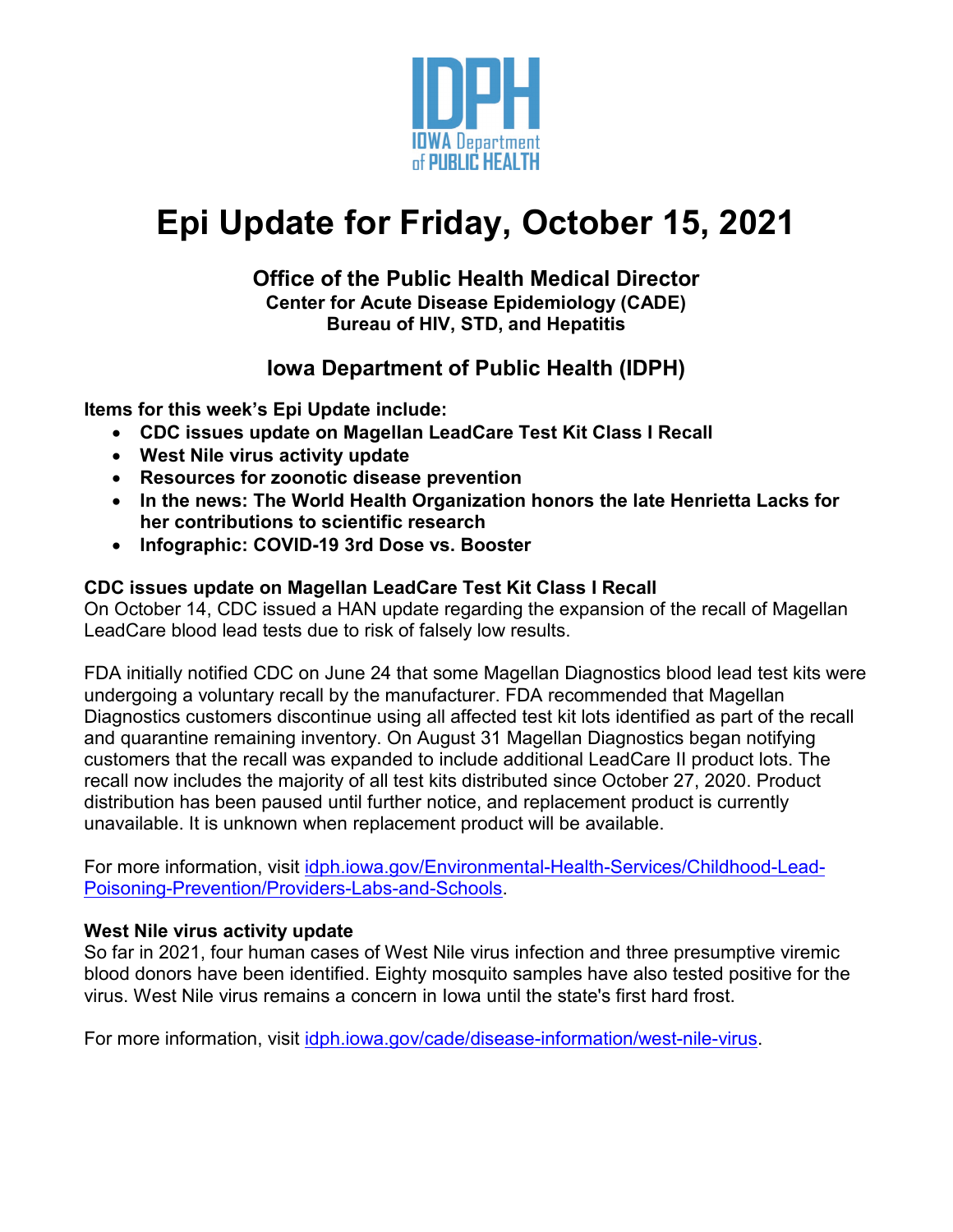#### **Resources for zoonotic disease prevention**

Each year, IDPH and local public health partners investigate cases and clusters of diseases that can spread between people and animals.

There are many resources available to help pet owners, animal exhibitors, animal event planners, and others help prevent the spread of disease between people and animals:

• **National Association of State Public Health Veterinarians (NASPHV)**  In addition to the *Compendium of Measures to Prevent Disease Associated with Animals in Public Settings, 2017,* NASPHV resources for disease include fact sheets, courses, web sites, presentations, and signage. [www.nasphv.org/documentsCompendiumAnimals.html](http://www.nasphv.org/documentsCompendiumAnimals.html)

#### • **Youth in Agriculture disease prevention programs**

The Council of State and Territorial Epidemiologists (CSTE), in collaboration with CDC and project grantees, created a repository of educational materials and products developed out of the Influenza Education Among Youth in Agriculture Program. This program leverages collaborative partnerships across state health departments, state departments of agriculture, 4-H programs, and other stakeholders to develop educational tools about public health, zoonotic diseases, and youth safety around animals. This repository includes publications, presentations, educational programs, traditional media, and surveys.

[resources.cste.org/yia](https://resources.cste.org/yia)

One of the grantees, the Center for Food Security and Public Health at ISU's College of Veterinary Medicine has developed its own courses and materials. [www.cfsph.iastate.edu/course/blue-not-flu/](https://www.cfsph.iastate.edu/course/blue-not-flu/)

#### • **CDC Resources for Zoonotic Disease Prevention** CDC has multiple pages related to staying healthy around pets and animals. [www.cdc.gov/healthypets/index.html](https://www.cdc.gov/healthypets/index.html) [www.cdc.gov/onehealth/index.html](https://www.cdc.gov/onehealth/index.html)

**In the news: The World Health Organization honors the late Henrietta Lacks for her contributions to scientific research**

[www.cnn.com/2021/10/14/us/who-honors-henrietta-lacks/index.html](http://www.cnn.com/2021/10/14/us/who-honors-henrietta-lacks/index.html)